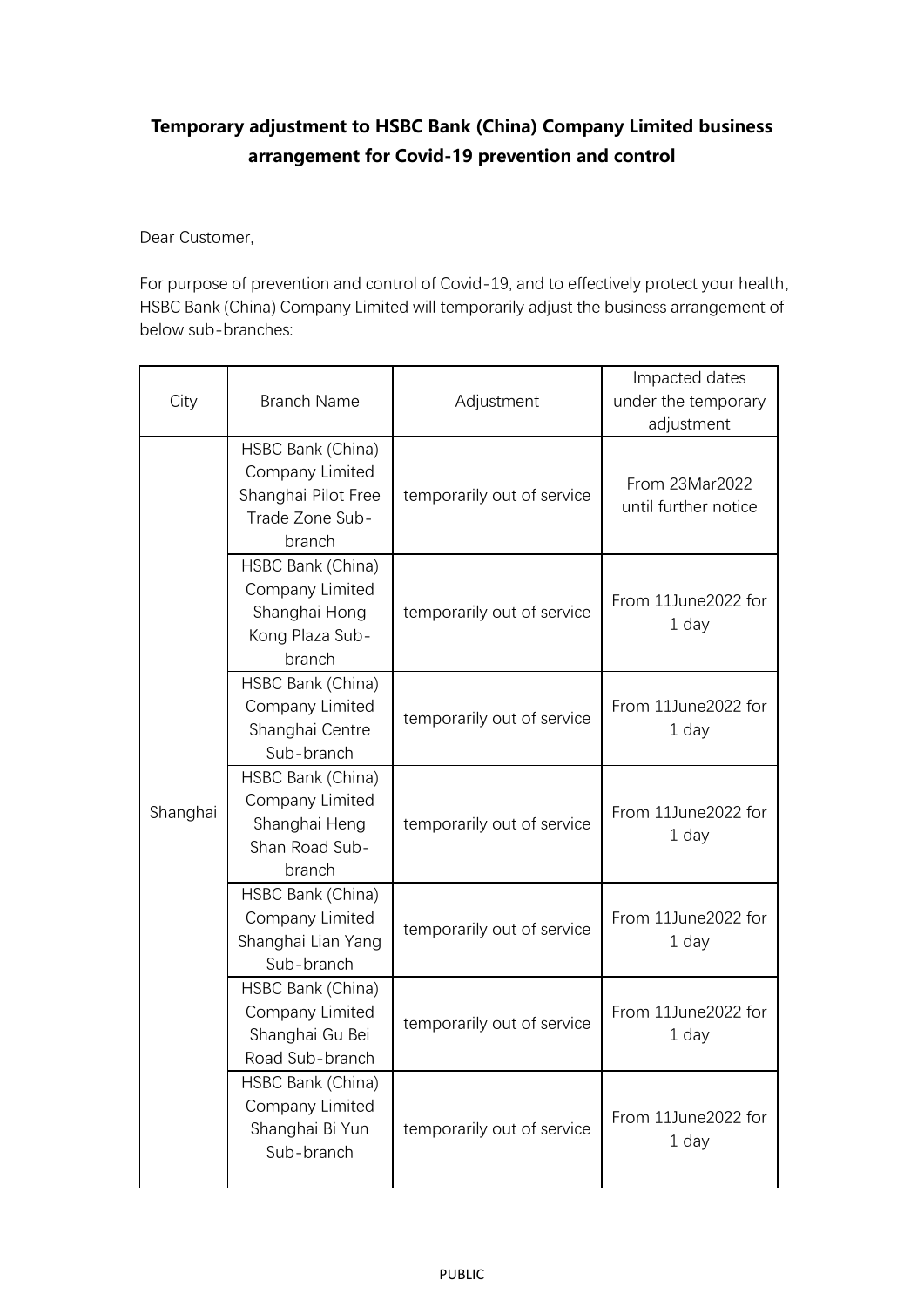|         | HSBC Bank (China)<br>Company Limited<br>Shanghai Chamtime<br>Plaza Sub-branch        | temporarily out of service                                               | From 11June2022 for<br>1 day           |
|---------|--------------------------------------------------------------------------------------|--------------------------------------------------------------------------|----------------------------------------|
|         | HSBC Bank (China)<br>Company Limited<br>Shanghai Nanjing<br>West Road Sub-<br>branch | temporarily out of service                                               | From 11June2022 for<br>1 day           |
| Beijing | HSBC Bank (China)<br>Company Limited<br>Beijing Branch                               | negative nucleic acid<br>test certificate within 72<br>hours is required | From 6June2022 until<br>further notice |
|         | HSBC Bank (China)<br>Company Limited<br>Beijing Lufthansa<br>Sub-branch              | negative nucleic acid test<br>certificate within 72 hours<br>is required | From 6June2022 until<br>further notice |
|         | HSBC Bank (China)<br>Company Limited<br>Beijing COFCO<br>Plaza Sub-branch            | negative nucleic acid test<br>certificate within 72 hours<br>is required | From 6June2022 until<br>further notice |
|         | HSBC Bank (China)<br>Company Limited<br>Beijing Dong Zhi<br>Men Sub-branch           | negative nucleic acid test<br>certificate within 72 hours<br>is required | From 6June2022 until<br>further notice |
|         | HSBC Bank (China)<br>Company Limited<br>Beijing Cuiwei Road<br>Sub-branch            | negative nucleic acid test<br>certificate within 72 hours<br>is required | From 6June2022 until<br>further notice |
|         | HSBC Bank (China)<br>Company Limited<br>Beijing Zhong Guan<br>Cun Sub-branch         | negative nucleic acid test<br>certificate within 72 hours<br>is required | From 6June2022 until<br>further notice |
|         | HSBC Bank (China)<br>Company Limited<br>Beijing Tuspark<br>Sub-branch                | negative nucleic acid test<br>certificate within 72 hours<br>is required | From 6June2022 until<br>further notice |
|         | HSBC Bank (China)<br>Company Limited<br>Beijing<br>Zhongguancun<br>West Sub-branch   | negative nucleic acid test<br>certificate within 72 hours<br>is required | From 6June2022 until<br>further notice |
|         | HSBC Bank (China)<br>Company Limited<br>Beijing Yuan Da<br>Road Sub-branch           | negative nucleic acid test<br>certificate within 72 hours<br>is required | From 6June2022 until<br>further notice |